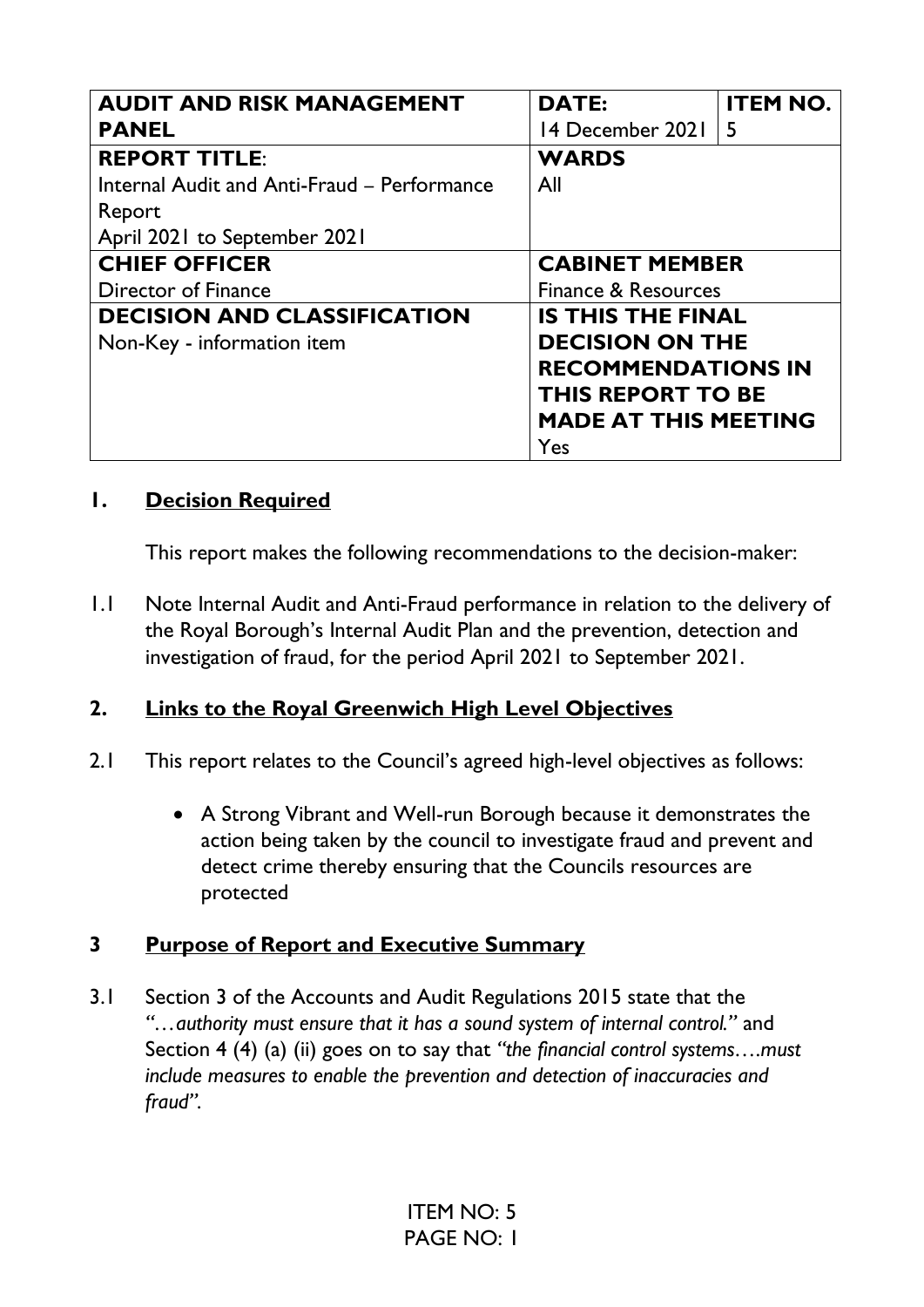- 3.2 This report details the work undertaken by Internal Audit & Anti-Fraud as part of these statutory requirements, which facilitates the effective exercise of the Royal Borough's functions and the achievement of its aims and objectives.
- 3.3 The Royal Borough's Financial Procedures, "Financial Procedure 1 Internal Audit, Fraud and Irregularity" sets out the role and responsibilities of Internal Audit & Anti-Fraud with regard to the provision of an internal audit service and the prevention, detection and investigation of fraud and corruption perpetrated against the Royal Borough both internally and externally. This report provides the Panel with details of the progress in respect of the 2021/22 Internal Audit Plan and the main achievements to date with regard to Fraud Investigations.

## **4 Introduction and Background**

- 4.1 At the 29th June 2021 meeting, the Panel was presented with the detailed 2021/22 Internal Audit Plan. The covering report provided the methodology for determining the audit plan, an outline of resources and the scope of proposed audit coverage.
- 4.2 This report provides the Panel with details of the progress made against the Internal Audit Plan for the six month period to the end of September 2021.
- 4.3 In addition this report also provides the Panel with information regarding anti-fraud activity undertaken by Internal Audit & Anti-Fraud during the same period.

# **5 Internal Audit Plan 2021/22**

- 5.1 A detailed analysis of the 2021/22 Internal Audit plan, showing individual auditable areas and resource apportionment and the progress achieved as at the end of September 2021 is shown at *Appendix A*. In summary:
	- The 2021/22 Internal Audit plan included a total of 108 planned audit reviews for the Royal Borough of Greenwich. After six months, work had been completed or had commenced on 36 planned reviews (representing 33% of the original plan). Of this number, a total of 17 audit reviews had been finalised or reached a position where a draft audit report has been issued to the client (and a response is awaited);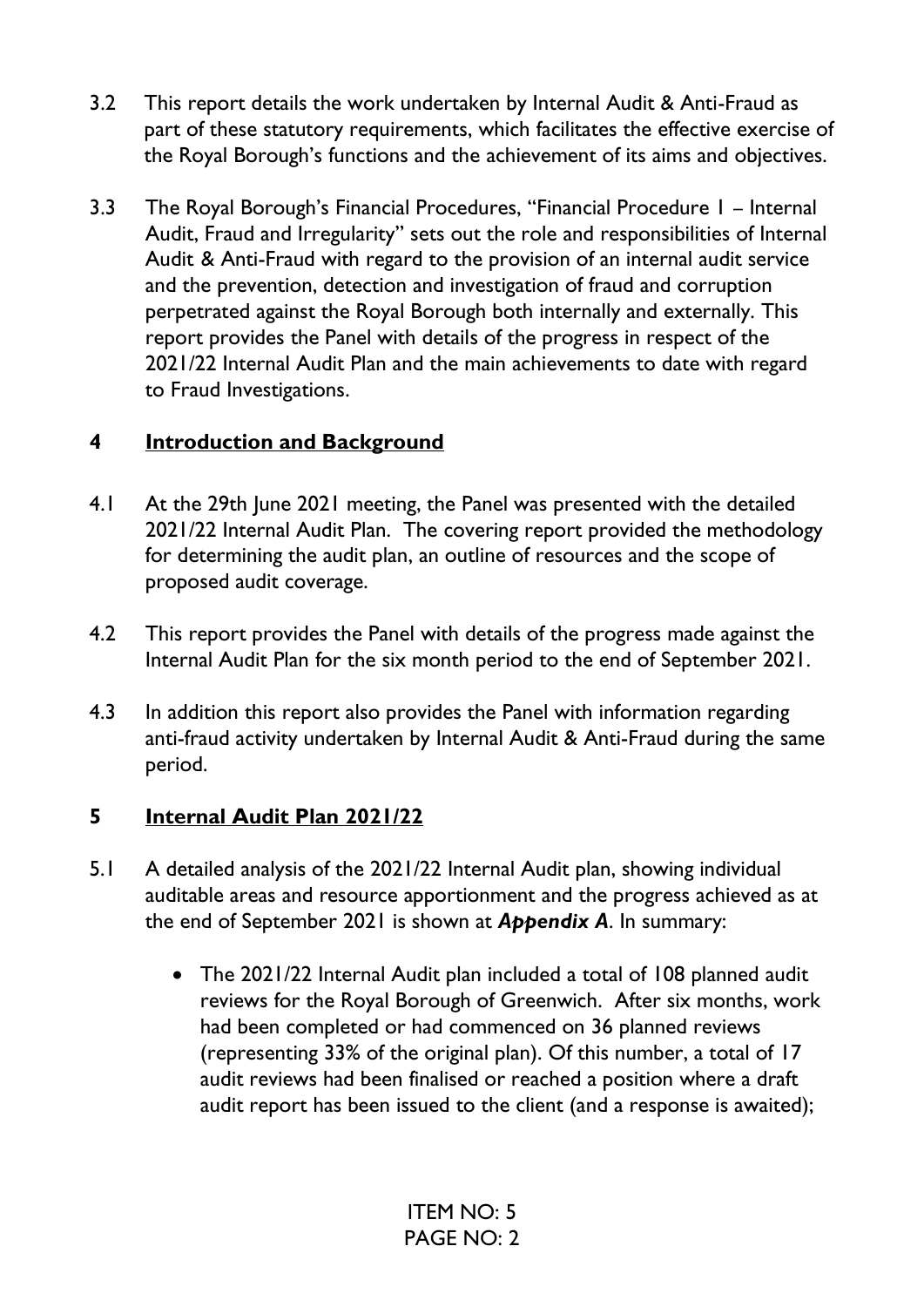- Included in the 2021/22 Audit Plan were 14 audit reviews carried over from the previous year (work in progress). At the end of September 2021, 8 of these reviews had been finalised or reached a position where a draft audit report had been issued to the client awaiting a response.
- In addition, 6 reviews from the 2020/21 plan were not fully completed by the end of March 2021. At the beginning of 2021/22 it was deemed that no time was required from the 2021/22 plan to complete the reviews because most were only awaiting management response;
- By the end of September 5 of the 6 reviews had been fully completed. The incomplete review related to Purchase of Property using Right to Buy income which had not been progressed because the auditor had been redeployed to assist in other key service areas.
- Following detailed inquiries by Internal Audit, one audit (GLL Contract) had been cancelled because the risks initially perceived by management no longer existed.
- Included in the 2021/22 Audit Plan were 16 separate reviews in respect of the Royal Borough's Material Systems (175 days in total). Several of these reviews will include the bi-annual testing of key controls to provide continuous assurance throughout the year;
- For those areas which are not subject to this approach, reviews will be largely undertaken in the 4th quarter in order that audit testing can focus on 2021/22 transactions;
- This approach may assist Grant Thornton in formulating their 2021/22 opinion on the level of internal control in key areas;
- The Internal Audit Plan included a total of 45 separate Royal Borough school audit reviews, 4 of which were follow up reviews to establish whether high priority recommendations had been implemented for key risk areas. At the end of September 2021, one audit had been cancelled because the school had converted to academy status and was therefore no longer subject to an audit review by the Royal Borough's Internal Audit service. 6 school audits had been completed or were at a draft report stage. Audit dates have been agreed with schools for the majority of the remaining planned school audits. These will be undertaken in quarters 3 and 4.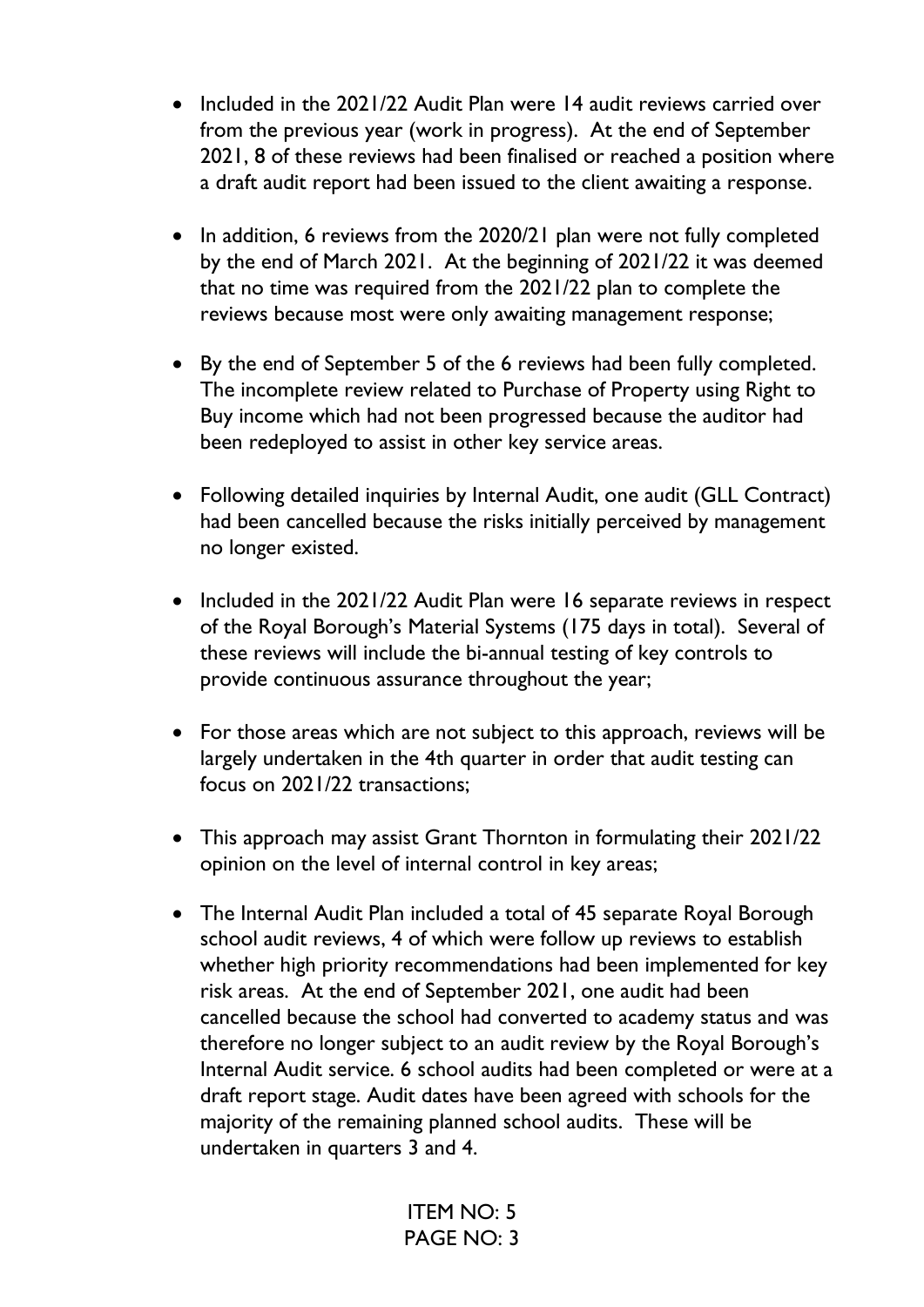- At the end of September 2021 Internal Audit had not provided any formal advice or consultancy briefs;
- The Internal Audit Plan also included a block of dedicated audit time for "Recommendation Tracking" (15 days). This time is used for seeking management assurance that previously agreed audit recommendations from both the current and previous audit year, have been satisfactorily implemented and for conducting any further "follow up" work that may be required in order to confirm / corroborate implementation.

#### 5.2 Internal Audit Reviews – Reduced Levels of Assurance

Members of the Panel have previously requested further information in respect of those internal audit reviews where the audit opinion provides a level of limited or no assurance.

5.3 Internal Audit's use of the term Limited Assurance is defined as follows;

*'The audit review found weaknesses in the design and/or application of controls some of which are considered key and could put at risk the delivery of the objectives of the system, function or process. Management will need to take prompt action to implement high and medium priority recommendations to ensure a satisfactory level of control'.* 

- 5.4 Where Internal Audit identifies a control issue, this is highlighted in the audit findings, together with recommendations to assist in improving the level of control. All Internal Audit recommendations are summarised and entered into an Action Plan. When agreement has been reached with Management on the audit findings and the action to be taken, a Final Audit report is produced containing the 'Agreed Management Action Plan'.
- 5.5 Internal Audit continues to monitor progress made by management with the implementation of the Agreed Management Action Plan and the Auditor will revisit the area at an appropriate time to conduct a follow-up to review the appropriate evidence and ensure that the agreed management action has been implemented.
- 5.6 During the first six months of 2021/22 there has been one finalised report issued where auditors formed an opinion of limited assurance in respect of planned audits contained in the 2020/21 or 2021/22 Internal Audit plans.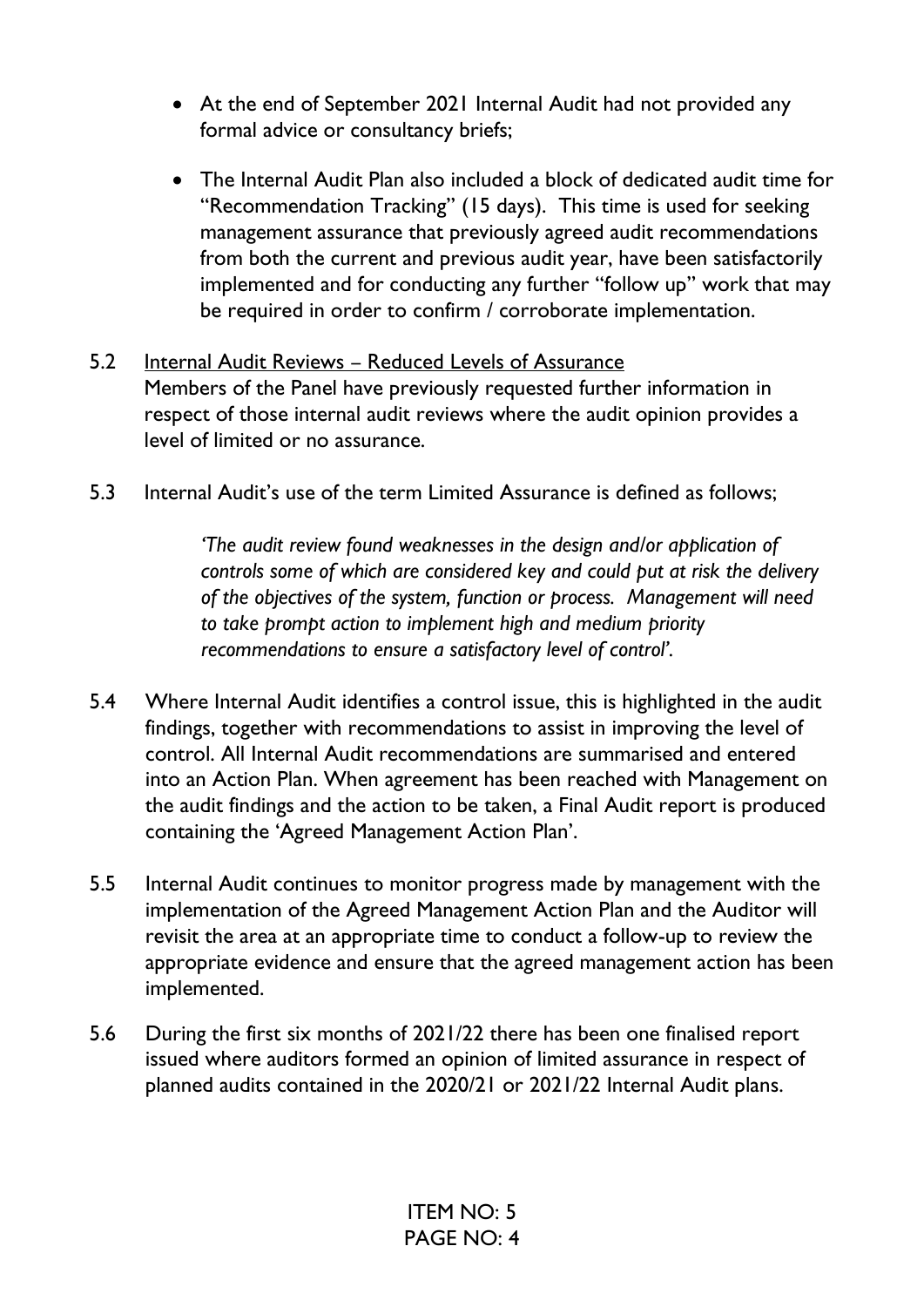Tied Accommodation – Follow Up

- 5.7 Internal Audit carried out a review of Tied Accommodation in October 2016 which concluded a Limited Review Assurance Level. The report raised concerns about the status of some of the employees in Tied Accommodation and the application of emoluments. Eight high priority recommendations were agreed for implementation.
- 5.8 In January 2020 a follow-up review was carried out to establish the status of the recommendations. The review concluded that the recommendations had not been implemented. It should be noted that responsibility for implementation transferred from Human Resources to Financial Processing in July 2019.
- 5.9 The Assistant Director, (Financial Processing and Systems) now has responsibility for the implementation of the agreed recommendations plus four additional recommendations that were made at the time of the follow-up in January 2020.
- 5.10 A further follow up was undertaken in July 2021 and showed that there had been good progress towards implementation. The Assistant Director, (Financial Processing and Systems) has compiled a report proposing options to deal with the agreed recommendations. The Director of Finance has been asked to comment on the draft report which has been prepared for agreement by Cabinet.
- 5.11 Internal Audit will continue to monitor the situation until satisfactory progress has been achieved.

### 5.12 Performance Indicators

 As reported to Members in June 2019 Internal Audit management decided to introduce three additional performance indicators to assist gauge and assure the quality of internal audit work being produced by the section.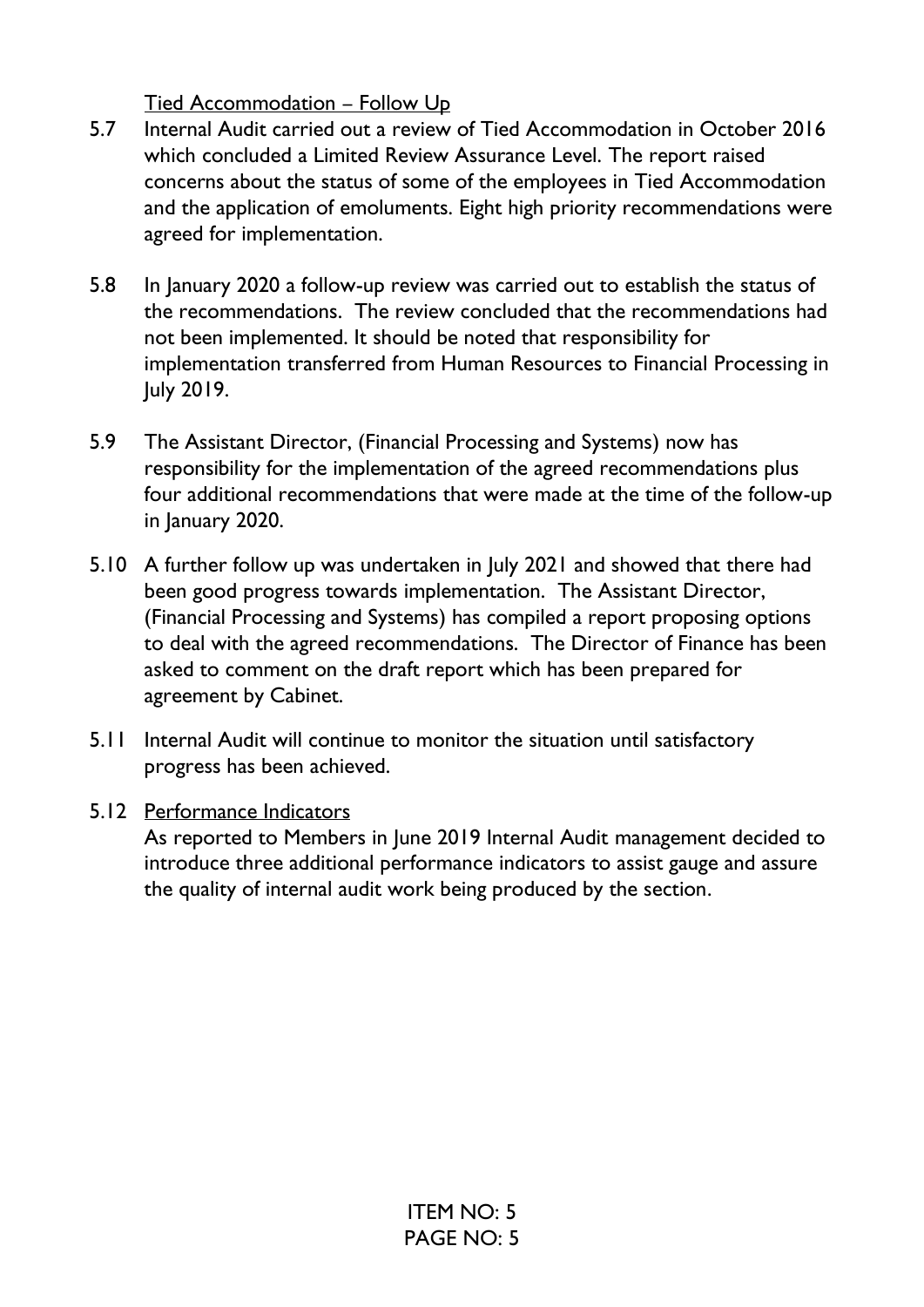Table1 - Internal Audit Performance Indicators

| <b>Performance Indicator</b><br><b>Description</b>                                                    | <b>Target</b><br><b>Performance</b> | <b>Performance</b><br><b>Achieved</b> | <b>RAG</b><br><b>Status</b> |
|-------------------------------------------------------------------------------------------------------|-------------------------------------|---------------------------------------|-----------------------------|
| Percentage of IA Plan<br>delivered to draft report<br>stage by 31 March                               | 90%                                 | Reported<br>Annually                  |                             |
| Percentage of draft<br>reports issued as a final<br>report within 5 working<br>day of client response | 75%                                 | 79%                                   |                             |
| Productivity level*<br>Percentage spent on audit                                                      | 80%                                 | 63%                                   |                             |
| work                                                                                                  | 75%                                 | 57%                                   |                             |
| <b>Client Satisfaction Rating</b>                                                                     | 4 or above                          | 4.8                                   |                             |
| IA work is fully compliant<br>with the PSIAS and IIA<br>Code of Ethics                                | 100%                                | Reported<br>Annually                  |                             |

\* Internal Audit measures time productivity by monitoring the level of staff time expended on audit reviews and service/corporate responsibilities as a percentage of the total resource time available.

- 5.13 During the period April to September 2021 a total of 80 days of audit resource has been redeployed to assist at other services areas, such as Registrars, Test & Trace Payments and NHS redeployment. This has impacted significantly on the internal audit productivity level. In addition, an auditor has been absent due to sickness. In addition, a higher proportion of annual leave has been taken over the summer period.
- 5.14 Since June 2019 performance reports to the Panel also include information relating to the progress of the implementation of internal audit recommendations.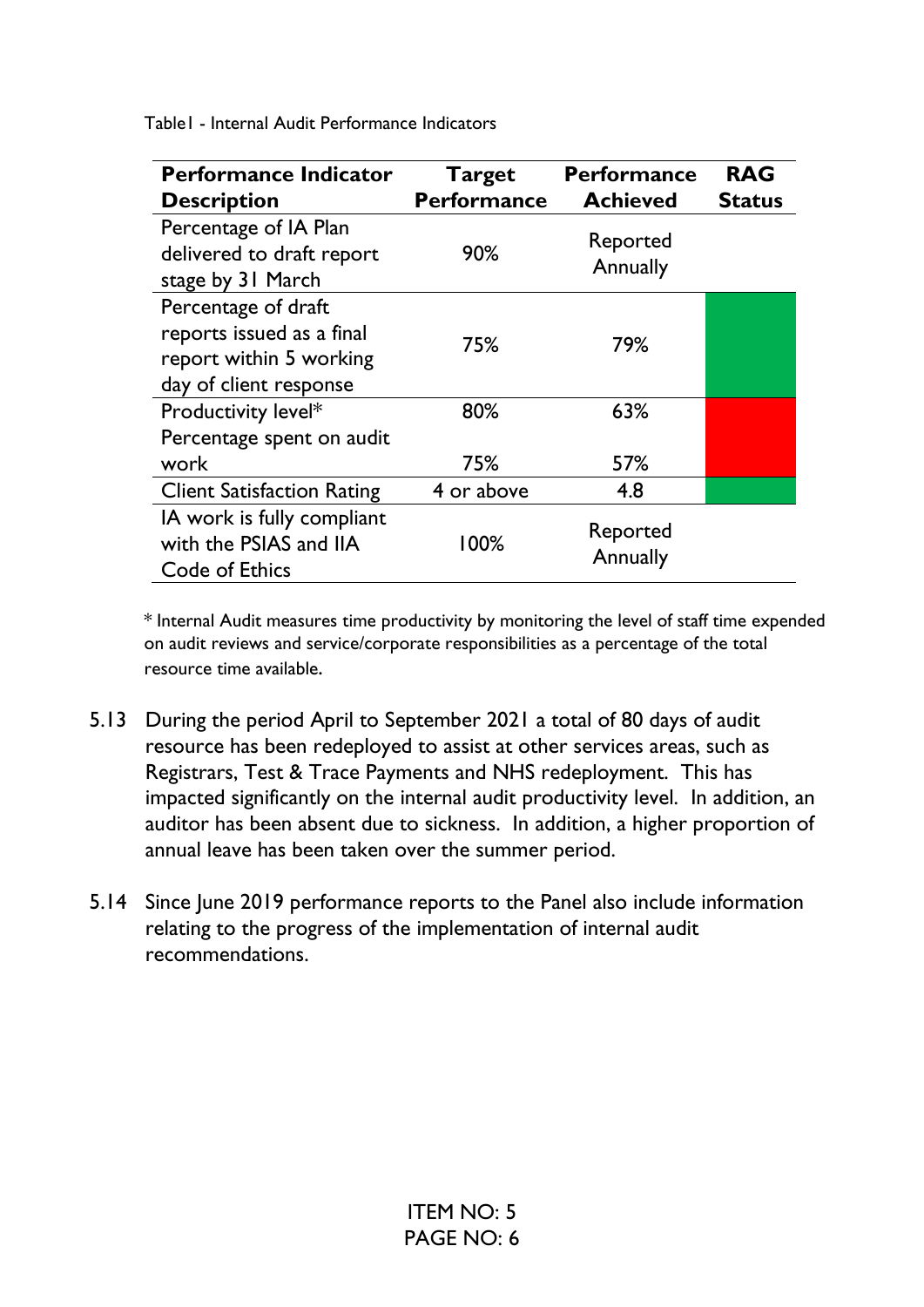Table 2 – Recommendation Implementation / Tracking

| <b>Recommendation Description</b>                                                                                             | April-<br><b>September</b><br><b>2021</b> |
|-------------------------------------------------------------------------------------------------------------------------------|-------------------------------------------|
| Number of <b>High</b> priority IA recommendations where<br>positive management action is proposed                             | 25                                        |
| Number of Medium priority IA recommendations<br>where positive management action is proposed                                  | 62                                        |
| Number of High priority IA recommendations where<br>management action has been taken within the agreed<br>timescales          | 69 of 93                                  |
| Number of <b>Medium</b> priority IA recommendations<br>where management action has been taken within the<br>agreed timescales | $63$ of 166                               |

In cases where recommendations remain outstanding additional time has been allowed and further follow up will be undertaken in due course. Should the full implementation not have been achieved at that point, a dedicated follow up report with revised assurance level will be issued to management.

### **6. Anti-Fraud Performance**

Housing Benefit Fraud

- 6.1 During the first six months of 2021/22 Internal Audit received 37 referrals relating to allegations of Housing Benefit / Council Tax Benefit Fraud. Of these referrals 29 related to benefit customers residing in Council Tenancies and 8 related to customers residing in privately rented accommodation.
- 6.2 Of the 37 referrals received, 32 were referred to the Department for Works and Pension's Single Fraud Investigation Service for investigation.
- 6.3 Included in this total are 19 referrals received via members of the public alleging housing benefit fraud. 13 were received by telephone using the confidential fraud hotline, 3 were received via the Royal Borough website and 3 were received by letters or via the Internal Audit generic email address [fraud@royalgreenwich.gov.uk.](mailto:fraud@royalgreenwich.gov.uk) 15 of these referrals related to Council Tenancies, 4 to privately rented accommodation.
- 6.4 In each of the 19 referrals received by Internal Audit from the public in all instances the individual chose not to provide their name or address.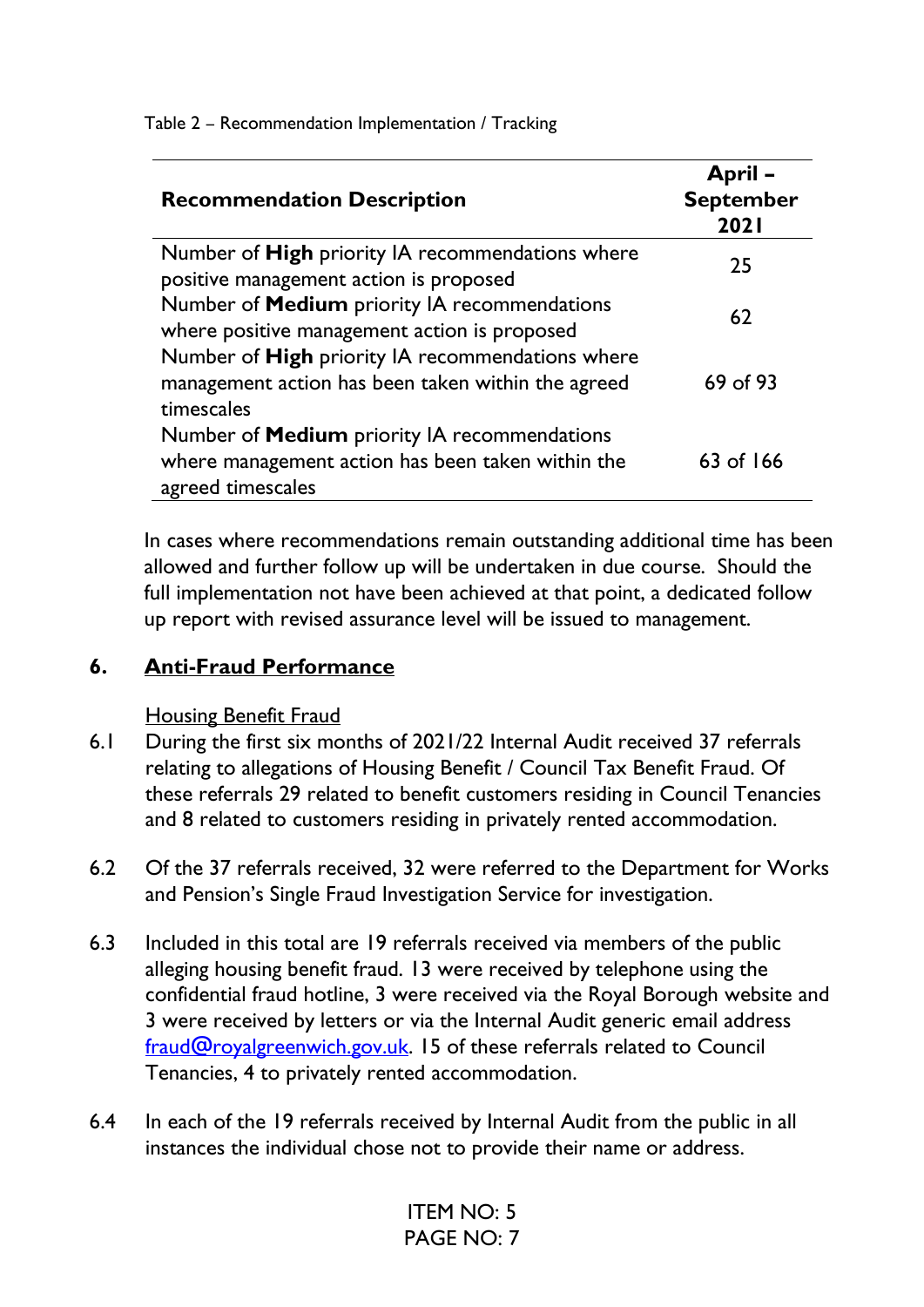6.5 The Royal Borough is no longer able to issue sanctions in respect of housing benefit. The DWP have determined that cautions are no longer to be issued in respect of benefit fraud. However, they will consider issuing 'Administrative Penalties' and where appropriate will contact the Advice & Benefits Service to establish whether the Royal Borough wants the amount of housing benefit overpaid included in the calculation of the administrative penalty. The Advice & Benefits Service has not received any requests for inclusion of housing benefit overpayments from the DWP during the first three months of 2021/22.

#### Tenancy and Sub-Letting

- 6.6 During the first six months of 2021/22 Internal Audit & Anti-Fraud received 13 allegations of tenancy and housing related fraud. As a result of these investigations and additional proactive activity into illegal occupation and subletting of Council tenancies, 5 properties have been recovered during this period. A further 4 Registered Social Landlord (RSL) properties have also been recovered during this period.
- 6.7 There remains no universally recognised financial value on the recovery of a Council tenancy. However, previously the Audit Commission viewed housing tenancy fraud as the loss of a valuable council asset from public use, incurring further social housing costs to public sector organisations and that these should be reflected within the fraud loss calculation. As part of the reporting process for the National Fraud Initiative, the Audit Commission had in the past allocated tenancy fraud cases with a notional value of £75,000.
- 6.8 The Audit Commission's notional value was based on estimates covering a three-year period and included estimated costs to Local Authorities in respect of temporary accommodation charges, housing benefit payments and the cost of building new homes.
- 6.9 In the National Fraud Initiative Report 2016 produced by the Cabinet Office the estimated outcome in respect of tenancy fraud cases has increased from £75,000 to £93,000.
- 6.10 The basis of this revised calculation is provided as follows:

 *'£93,000 per property recovered based on average four year fraudulent tenancy. Includes: temporary accommodation for genuine applicants; legal costs to recover property; re-let cost; and rent foregone during the void period between tenancies'.*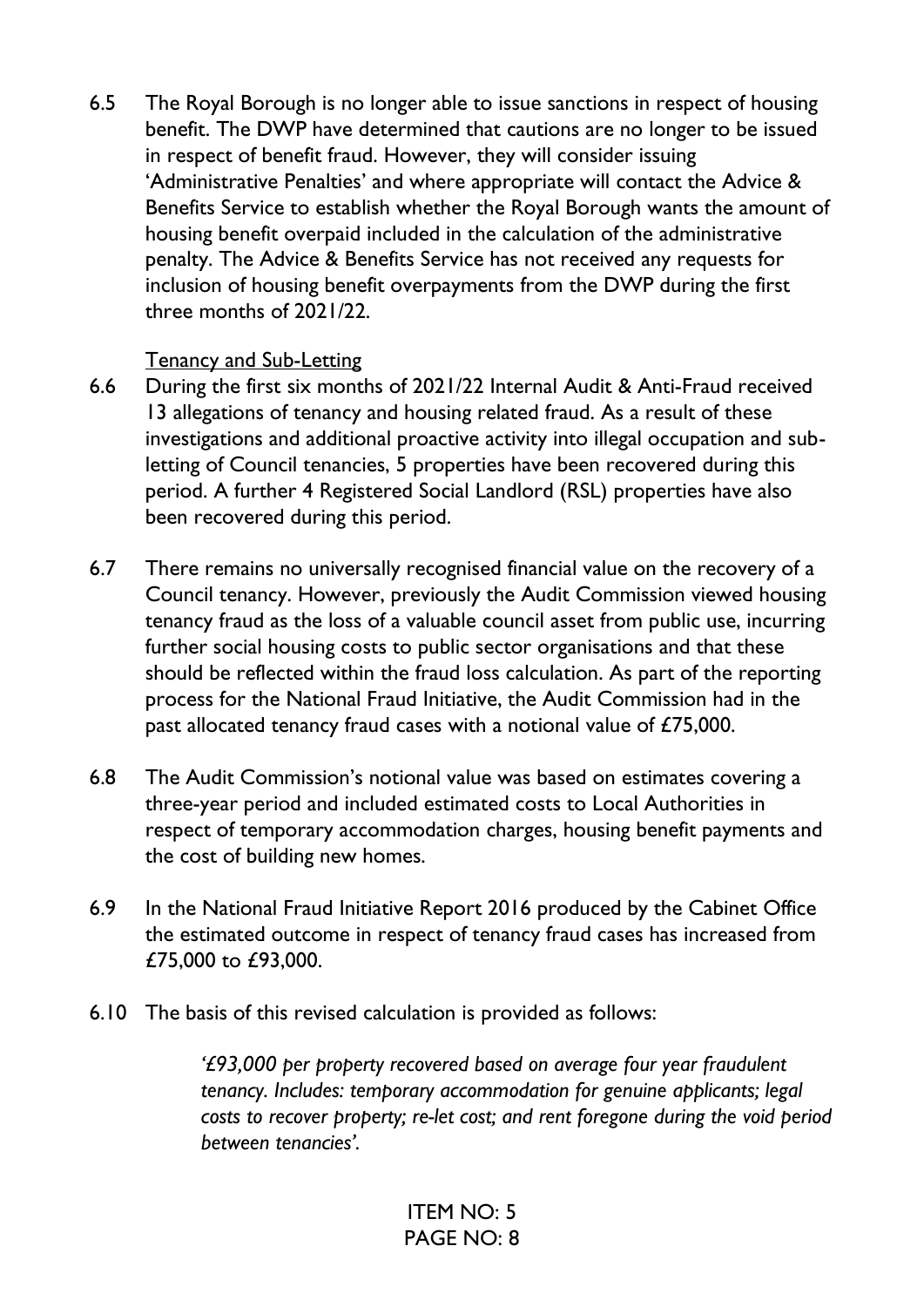- 6.11 Using the Cabinet Office estimate of £93,000, the work of Internal Audit, Housing Services and Legal Services in the first six months of 2021/22 has successfully secured the recovery of council tenancies with a combined total value of £465k in respect of the 5 recovered properties.
- 6.12 One of the Internal Audit & Anti-Fraud Managers is accredited as a Financial Investigator by the National Crime Agency to investigate matters under the Proceeds of Crime Act 2002. In appropriate cases this enables Internal Audit to apply to the Courts for restraint orders and to secure capital and assets which can in turn be used to recompense the Royal Borough for its financial loss.
- 6.13 However, during the first six months of 2021/22 there have been no housing investigations requiring the involvement of the Financial Investigator.
- 6.14 Following the recommencement of Court proceedings, on 7th May 2021 at Woolwich Crown Court a tenant pleaded guilty to having sublet a twobedroom Council property in Charlton from 2012 to 2020. The tenant was found to be living at their privately-owned property in Eltham. They had made no rental profit from the subletting. As a result of the Royal Borough being deprived the use of its property for 8 years, financial losses in excess of £85,000 were claimed against the tenant however the Court heard that they had no means to repay the debt. The tenant was sentenced to a 12-month Community Order and to work 240 hours unpaid in the community. Legal costs of £1,200 were awarded to the Council.
- 6.15 During the 3-month period Internal Audit & Anti-Fraud successfully stopped one Right to Buy in respect of a two-bedroom property from proceeding after it was identified that the tenancy had been obtained by having provided false information. The investigation resulted in a discount of  $\pounds$  112,300 not being granted and the property was returned to the Council.

#### Emergency Accommodation Costs

- 6.16 Internal Audit continues to seek to recover financial losses in its criminal and civil tenancy investigations. Losses are calculated in respect of the cost to the Royal Borough of having to provide emergency / temporary accommodation as required to others in genuine need of housing due to having been deprived the use of its own properties as a result of sublet / falsely obtained tenancies.
- 6.17 Internal Audit believes this is an innovative approach and will continue to work with colleagues in Housing and Legal Services to pursue cases in this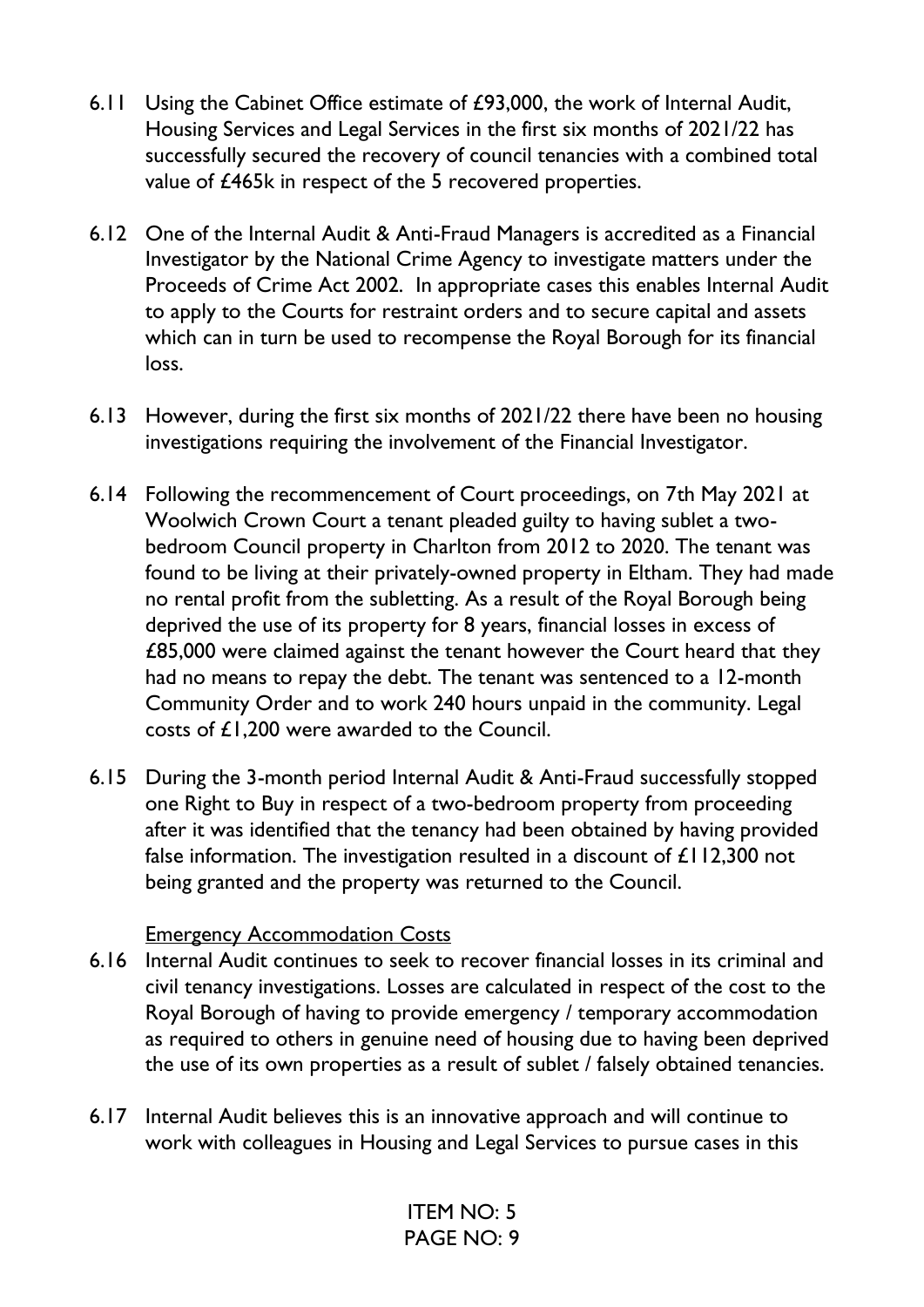manner where there are assets available to secure the recovery of financial losses.

6.18 During the period Internal Audit has reached agreements (either via the Court or by civil agreement) to secure the repayment of financial losses relating to emergency / temporary accommodation totalling £10,000. Instalments are currently underway and to date over £5,000 has been repaid to the Royal Borough.

#### Registered Social Landlords

- 6.19 Working in partnership with a number of Housing Associations, Internal Audit has taken the lead on several subletting investigations and in the first six months of 2021/22 this has resulted in the recovery of 3 RSL properties.
- 6.20 Given the Royal Borough holds nomination rights with each of the RSLs concerned the return of the properties has allowed other households / individuals on the Royal Borough waiting list to receive accommodation.
- 6.21 Internal Audit is continuing to engage with Housing Associations with property ownership located within the Royal Borough of Greenwich and offers its skills and expertise to combat tenancy fraud and to prosecute offenders.

Unauthorised Occupation Team (Housing and Safer Communities)

6.22 During the same period the work of the Unauthorised Occupation Team has resulted in Tenancy Services recovering 7 properties. This is in addition to the 5 tenancies recovered by way of Internal Audit investigations. A total of 12 recovered council tenancies represents a combined value of £1.116m.

### Blue Badge Fraud

- 6.23 During the period Internal Audit has investigated the misuse of 4 Blue Badges. There was no fraud established with one case and in two instances it was felt that a warning letter was appropriate. The letter reminds the individual of the conditions of usage of the Blue Badge and advises they would be prosecuted should they be found to be misusing a Blue Badge again in the future.
- 6.24 The fourth case was prosecuted at Bromley Magistrates Court on 19th October 2021. The individual was found guilty of misusing a cancelled Blue Badge to park their vehicle in a controlled parking zone in Anglesea Road, Woolwich.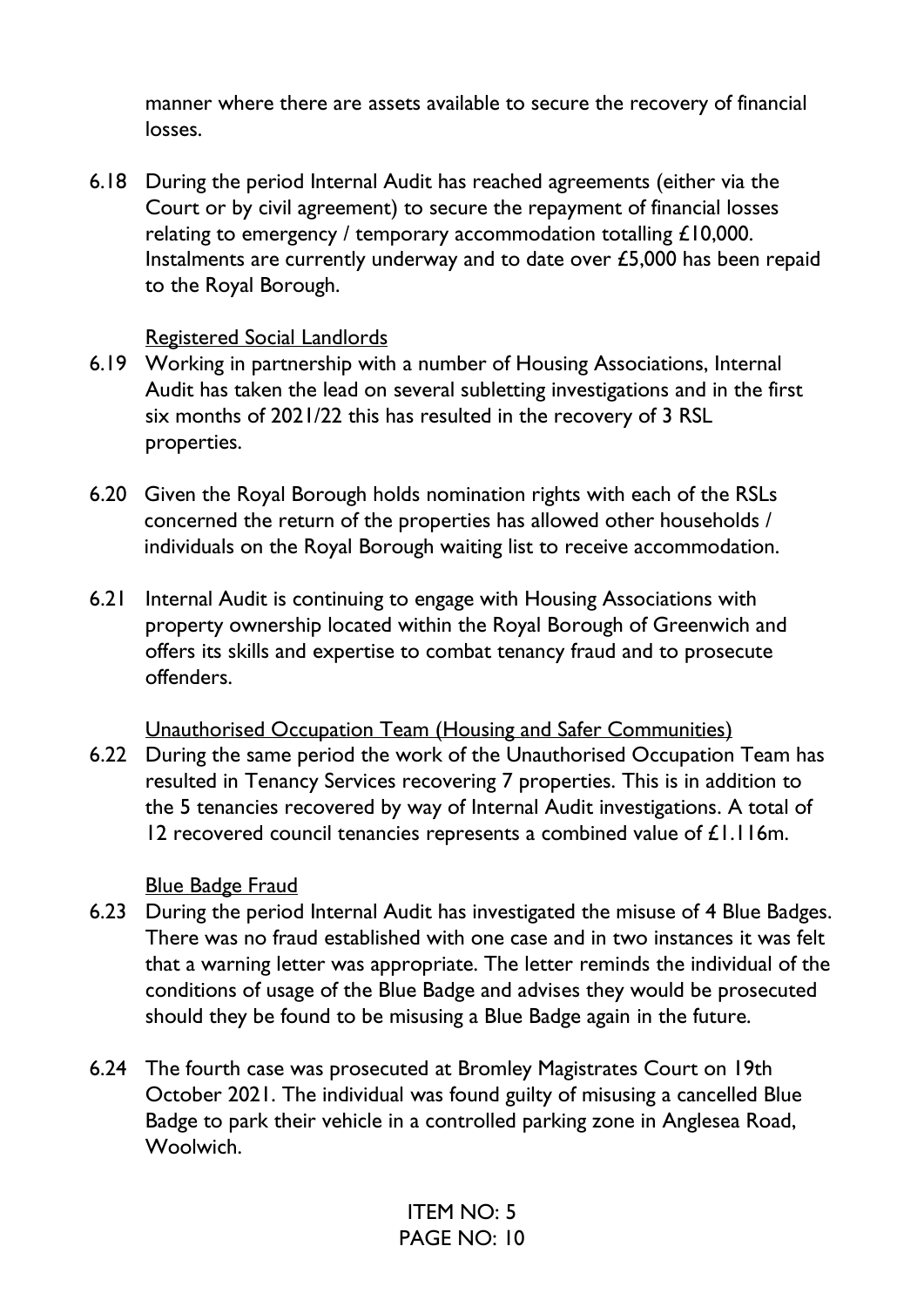6.25 The individual was charged with two offences under section 6 of the Fraud Act 2006 and 117 (1) of the Road Traffic Regulation Act 1984 and they pleaded not guilty. However, the Magistrate found them guilty of both offences and they were ordered to pay a total fine of £2,164 within 28 days.

#### Business Grant Covid-19 Fraud

- 6.26 Anti-Fraud colleagues have been working with colleagues in the Business Rates Team and Business Engagement Teams undertaking due diligence checks and pre /post payment assurance in relation to the delivery of the support grants to local businesses.
- 6.27 During this time there have been a number of fraud investigations predominantly relating to the £10,000 Small Business Grant Fund.
- 6.28 Utilising powers under the Proceeds of Crime Act 2002 the Financial Investigator located within Internal Audit & Anti-Fraud has sought Production Orders at Crown Court to obtain information and bank statements for the accounts into which the grant monies were paid.
- 6.29 The Financial Investigator has also sought Restraint Orders on a number of bank accounts so that the funds in the accounts could be frozen until the investigation is completed.
- 6.30 The National Fraud Initiative completed its first data matching exercise using data provided by all local authorities in respect of the initial tranche of Covid-19 business support grants awarded by local authorities on behalf of the government.
- 6.31 As a result a total of 6 investigations have been raised during this period and are currently being investigated.
- 6.32 Subsequently, the Cabinet Office has run a further matching exercise, again matching grant payment data from all local authorities from the first three Covid-19 grant schemes. This has generated an additional 17 matches that require examination by Internal Audit & Anti-Fraud.
- 6.33 Early indications are that in almost every case the grants awarded by the Royal Borough have been awarded correctly and there is no financial loss within the grant schemes. However, a small number of matches have identified properties occupied elsewhere by the same individual / business that may potentially impact on their eligibility to 'Small Business Rate Relief' either within the Royal Borough or in the matched local authority area.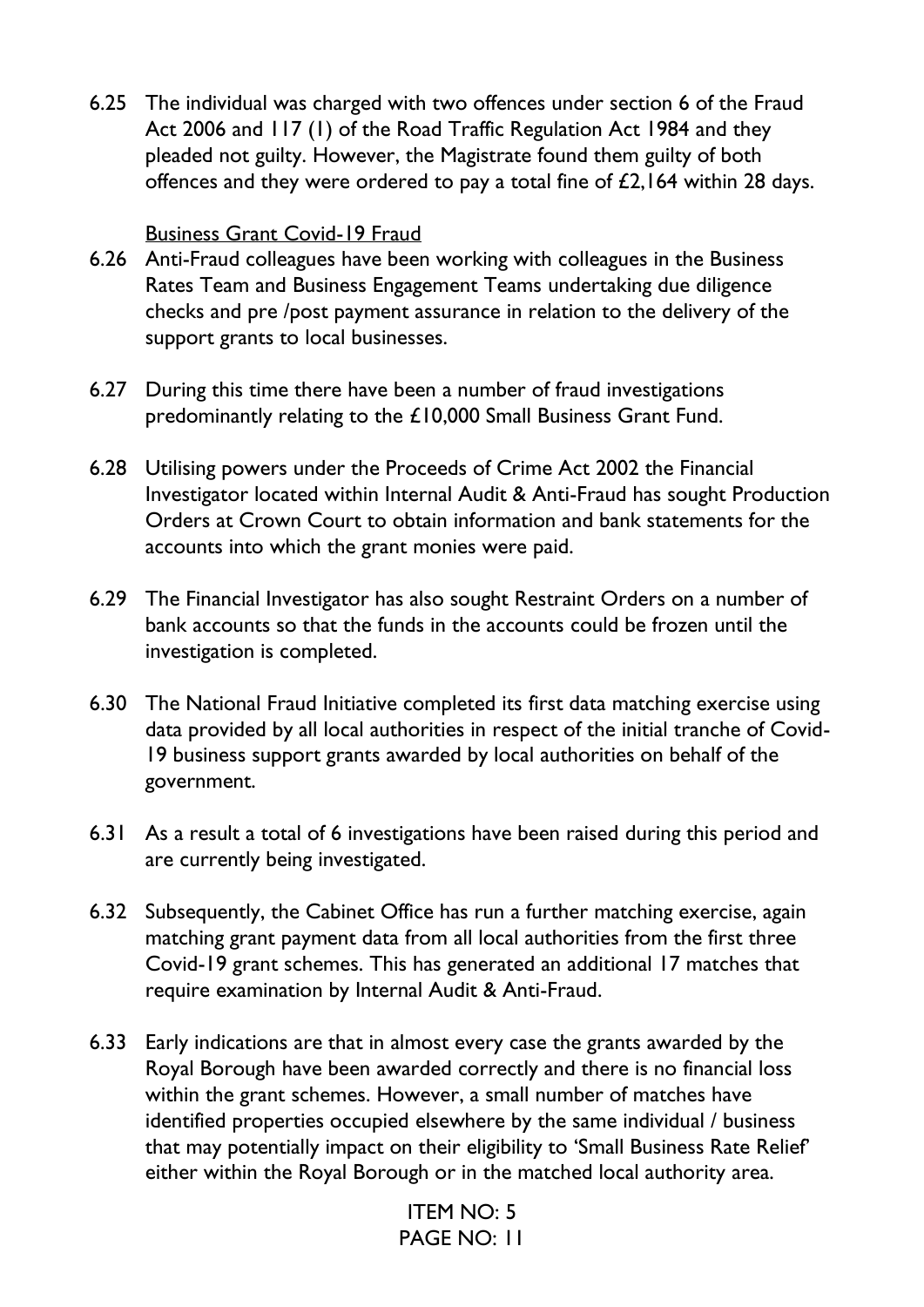6.34 Members will be provided with a more detailed update on the exercise at a subsequent panel meeting once all Internal Audit enquires have been completed.

#### Corporate Related Fraud

6.35 Internal Audit has raised investigations into 16 corporate related matters, i.e. non benefit, non-council tenancy fraud. These investigations covered areas detailed in the table overleaf:

| <b>Allegation Type</b>                  |                         | <b>Volume Directorate</b>          |
|-----------------------------------------|-------------------------|------------------------------------|
| <b>Covid-19 Business Support Grants</b> | 6                       | Finance                            |
| <b>Blue Badge Misuse</b>                | $\overline{\mathbf{4}}$ | Regeneration, Enterprise & Skills  |
| <b>Council Tax Exemptions</b>           | 2                       | Finance                            |
| <b>Direct Payments</b>                  | $\mathbf 2$             | <b>Health &amp; Adult Services</b> |
| <b>Secondary Employment</b>             |                         | Housing & Safer Communities        |
|                                         | 15                      |                                    |

- 6.36 From the total of 15 investigations, one involved an allegation implicating a Royal Borough or Agency employee. The investigation related to the failure to declare secondary employment.
- 6.37 During the period there has been one successful prosecution involving a member of staff. The employee was dismissed prior to prosecution and is no longer employed by the Royal Borough.
- 6.38 On 25 August 2021 at Bromley Magistrates Court the former employee of the Royal Borough was sentenced to 12 months imprisonment suspended for 24 months for having defrauded a vulnerable Greenwich resident of £3,241 whilst in her care during the period July 2019 to February 2020.
- 6.39 The Court heard how the former Care Worker had used the vulnerable resident's bank card and had purchased flights to the USA and Tenerife, jewellery, hairdressers, clothing and had made payments to another local authority for the removal of garden waste from her own property.
- 6.40 In total the Care Worker had undertaken 94 transactions using the bank card. None of which had been authorised by the Greenwich resident.
- 6.41 The case had been referred to Internal Audit by a member of staff from charity Mencap who had identified unusual activity on the resident's bank statements.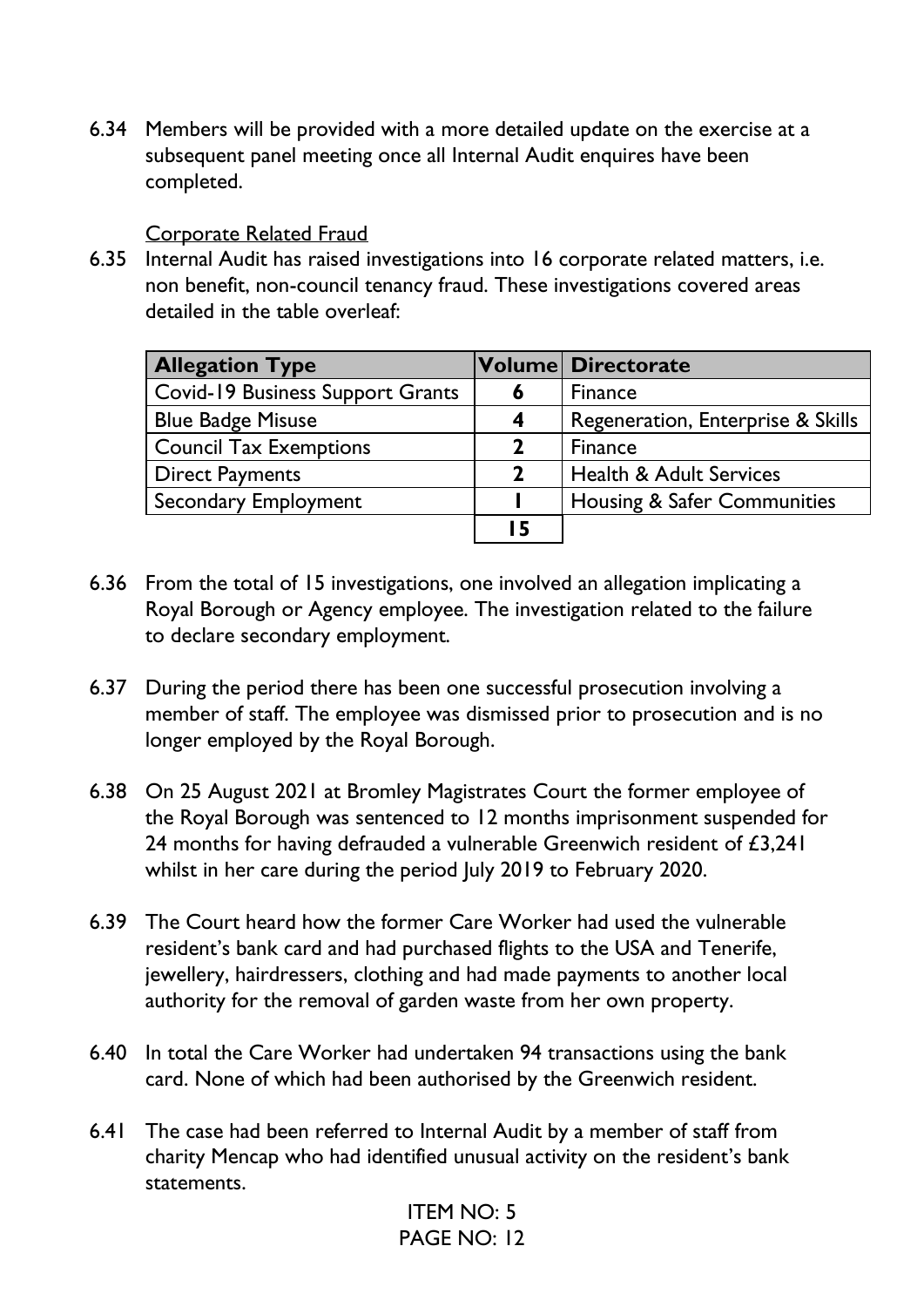- 6.42 The charity confirmed the ex-member of staff had been provided with the resident's bank card and PIN number so that items of furniture could be purchased and delivered to the resident's home address. It became evident that following the purchase of the furniture, the Care Worker then began to use the bank card regularly for their own personal benefit.
- 6.43 After collating sufficient evidence Internal Audit and officers from the Metropolitan Police visited the ex-employee's home address where they were duly arrested. A search of the premises located amongst other things the jewellery that had been purchased using the Greenwich resident's bank card.
- 6.44 On 28 July 2021 the former Care Worker attended Bromley Magistrates Court and pleaded guilty to the 3 charges. (2 Fraud Act offences and 1 Theft Act offence).
- 6.45 In addition to being given a suspended sentence the former Care Worker was ordered to pay costs of £760 and compensation of £3,241 to the Greenwich resident.

## **7. Anti-Fraud Management**

Performance Monitoring

7.1 In addition to reporting to the Audit & Risk Management Panel Internal Audit has continued to provide regular monitoring reports to both Community Services (Housing) Management in the Royal Borough and the Client Monitoring Officer (Head of Internal Audit) in Bromley outlining throughput and results.

Partnership with the London Borough of Bromley

- 7.2 Internal Audit has continued to work in partnership with the neighbouring borough of Bromley for the provision of a fraud investigation service.
- 7.3 A service specification is in place that is monitored monthly and reviewed on a regular basis. Bromley provide the Royal Borough with secure remote access to Bromley computer systems and databases.
- 7.4 Investigations continue on behalf of Bromley in relation to the National Fraud Initiative output in relation to the Covid-19 business support grants.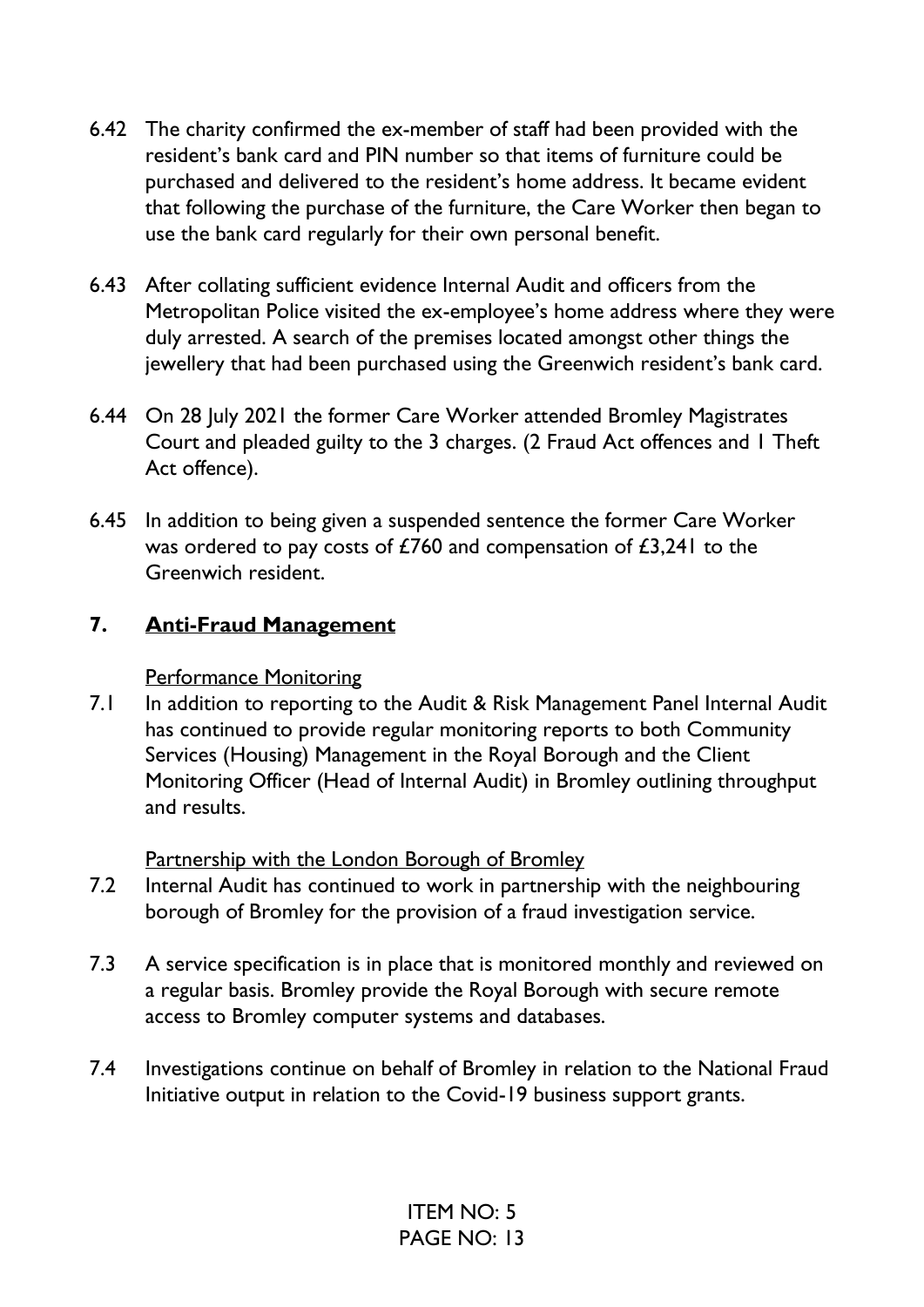# **8. Available Option**

8.1 This report provides the Panel with details of the performance of Internal Audit & Anti-Fraud in respect of the annual Internal Audit plan for the financial year 2021/22 and anti-fraud activities undertaken by Internal Audit & Anti-Fraud during the period April 2021 to September 2021 inclusive. As this is an information report there is only one option which is to note the information provided

# **9. Preferred Option**

9.1 Not applicable

# **10. Reasons for Recommendations**

10.1 Not applicable

## **11. Consultation Results**

11.1 No consultation is required and none has been undertaken

## **12. Cross Cutting Issues and Implications**

| <b>Issue</b>                                                                   | <b>Implications</b>                                                                                                                                                                                                                                                                                                   | Sign-off                                                                                      |
|--------------------------------------------------------------------------------|-----------------------------------------------------------------------------------------------------------------------------------------------------------------------------------------------------------------------------------------------------------------------------------------------------------------------|-----------------------------------------------------------------------------------------------|
| <b>Legal including</b><br>Human Rights Act                                     | No decisions are required of the Panel<br>as such the report raises no legal issues.                                                                                                                                                                                                                                  | Azuka Onuorah<br>Head of Legal<br><b>Services</b><br>3 December 2021                          |
| <b>Finance</b> and other<br>resources including<br>procurement<br>implications | This report has been prepared by the<br>Director of Finance and has no other<br>financial implications.                                                                                                                                                                                                               | <b>Michael Bate</b><br><b>Assistant Director of</b><br>Corporate Finance<br>30 November 2021  |
| <b>Equalities</b>                                                              | The decisions recommended through<br>this paper have a remote or low<br>relevance to the substance of the<br>Equality Act. There is no apparent<br>equality impact on end users Further,<br>given the nature of the report it has a<br>remote or low relevance to the<br><b>Council's Equity and Equality Charter</b> | <b>Brendan Costello</b><br><b>Assistant Director of</b><br><b>Finance</b><br>30 November 2021 |